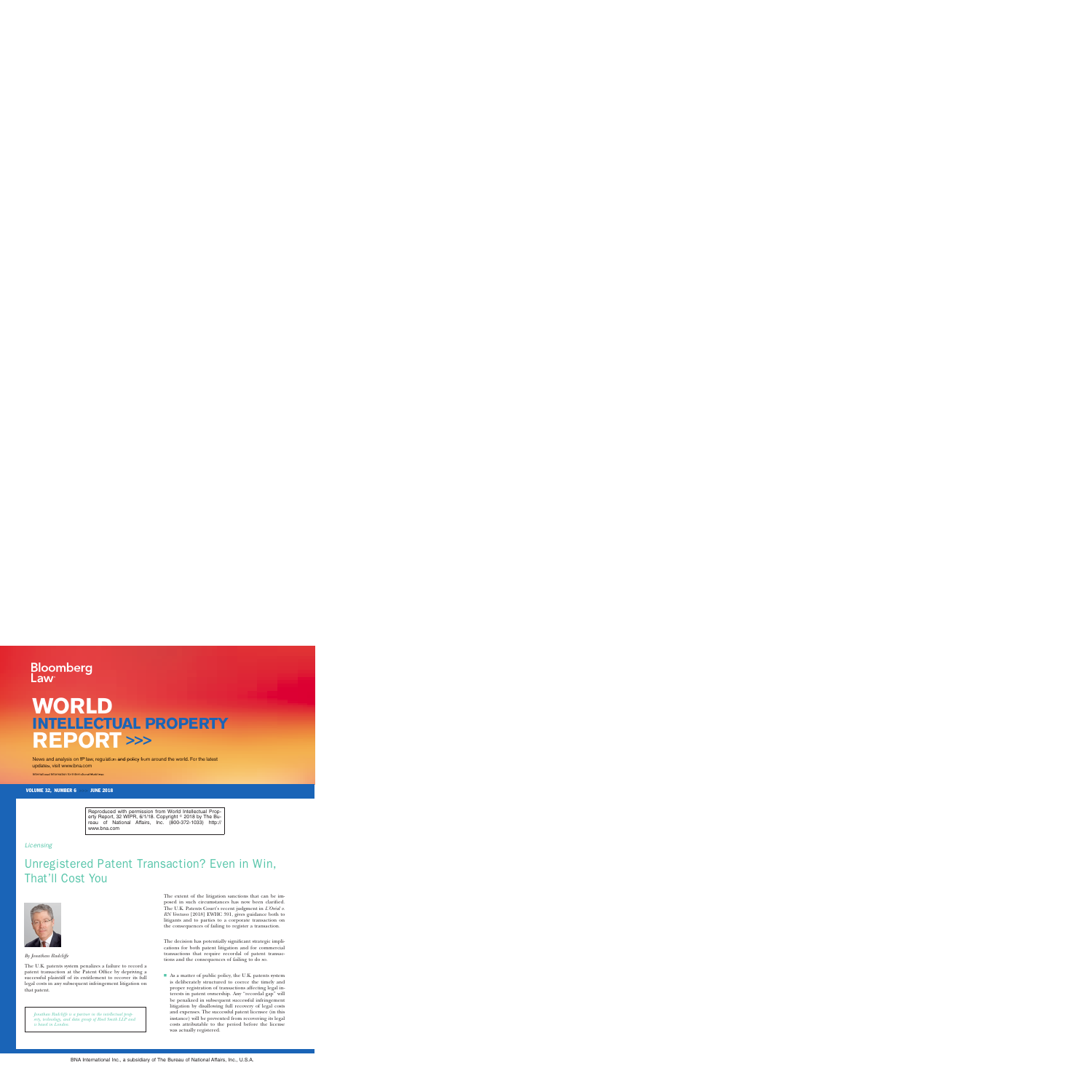- $\blacksquare$  Nonregistration of a transaction, instrument, or event affecting rights in or under patents at the Patent Office will not prevent the patent owner or the exclusive licensee from suing for infringement or from obtaining an interim injunction, but it will adversely affect their entitlement to make the defendant pay their full legal fees and expenses if they win.
- This decision gives thorough guidance to both patent litigants and to those involved commercial transactions that require recordal of patent transactions about the consequences of failing to do so.
- s This decision will also have an impact on due diligence exercises in corporate and commercial transactions. Buyers of patents or exclusive licenses under them will need to ensure there is no "recordal gap" in their title. If one is identified, specific contractual comfort should be obtained from the seller.

#### **Background**

L'Oréal SA and its U.K. affiliate L'Oréal (UK) Limited brought claims of patent and community registered designs (CRD) infringement against certain products in RN Ventures' range of Magnitone electronic facial skin care devices. These deep-cleanse facial pores by using oscillating circular heads with bristles arranged in rings of concentric circles. L'Oréal's Clarisonic products are primarily mechanical devices that treat acne through the removal of sebum plugs from skin pores.

RN Ventures did not challenge the validity of the patent, its primary defense being non-infringement. This failed. The judge rejected RN Ventures' attempted squeezes between infringement and validity, and also held that its Magnitone products infringed one of L'Oréal's CRDs because they created the same overall impression as that CRD.

The history of the ownership of the patent in suit was fairly typical of the sorts of arrangements between parent companies in international corporate groups and their national affiliates. L'Oréal SA granted L'Oréal UK an exclusive license July 1, 2008, and by an addendum dated Dec. 9, 2012, the Clarisonic product (the subject of this litigation) was added as a licensed product. However, the exclusive license was not formally registered until Dec. 9, 2016, some six weeks after it issued proceedings.

As L'Oréal's patent infringement claim was successful, under the normal English cost-shifting rules L'Oréal became entitled to recover its legal expenses and costs from RN Ventures, the losing party. However, RN Ventures argued at a subsequent hearing that L'Oréal should nonetheless not be entitled to do so on the basis that it had failed to register its relevant legal interests in the patent.

Section 33 of the Patents Act 1977 provides that ''*transactions, instruments or events affecting rights in or under patents*'' should be registered on the Register of Patents.

Section 68 of the Patents Act 1977 provides that:

- ''*Where by virtue of a transaction, instrument or event to which section 33 . . . applies a person becomes the proprietor or one of the proprietors or an exclusive licensee of a patent and the patent is subsequently infringed before the transaction, instrument or event is registered, in proceedings for such an infringement, the court . . . shall not award him costs or expenses unless -*
- *(a) the transaction, instrument or event is registered within the period of six months beginning with its date; or*
- *(b) the court . . . is satisfied that it was not practicable to register the transaction, instrument or event before the end of that period and that it was registered as soon as practicable thereafter*.''

#### The Consequences of Failing to Register

Assignments and exclusive licenses are both transactions to which Section 33 applies. In this instance, there could therefore be no argument but that the L'Oréal UK licenses should have been registered at the Patent Office. L'Oréal should have registered the exclusive Claritone license by Feb. 1, 2013, but had failed to do so until Dec. 9, 2016, after it had sued.

L'Oréal could not therefore argue that Section 68 was not applicable. Instead, this litigation directly raised the issue of the detailed application of the sanctions imposed by this section and whether there was any proper basis on which its binary impact could — or should be mitigated.

The Supreme Court had previously emphasized (*obiter*) in *Schütz (UK) Limited v. Werit (UK) Limited* [2013] UKSC 16, that the overarching public policy rationale behind Section 68 was not penal, and directed at punishing the tardy proprietor and/or exclusive licensee for their delay in registering the transaction, but was directed at ensuring the public good in informing interested parties about who is the owner or exclusive licensee of the monopoly conferred by the relevant patent. The Section 68 (and Section 33) regime is therefore deliberately structured to coerce the timely registration of the relevant interests in a patent. This public policy rationale is achieved by protecting the losing infringer from having to pay the legal costs and expenses of parties whose legal interests in the patent that infringer could not have identified from the public register.

The Supreme Court's *obiter* view in *Schütz v. Werit* was that the correct interpretation of Section 68 is that where a licensee wins on the issue of infringement of a patent in circumstances where its license has not been registered, then:

- $\blacksquare$  the licensee cannot recover its costs insofar as they are attributable to the claim for damages or an account of profits in respect of infringements predating the registration of the license;
- $\blacksquare$  but it can recover costs attributable to such relief in respect of infringements post-dating the registration; and
- $\blacksquare$  where temporally the infringement straddled both sides of the date of registration, an appropriate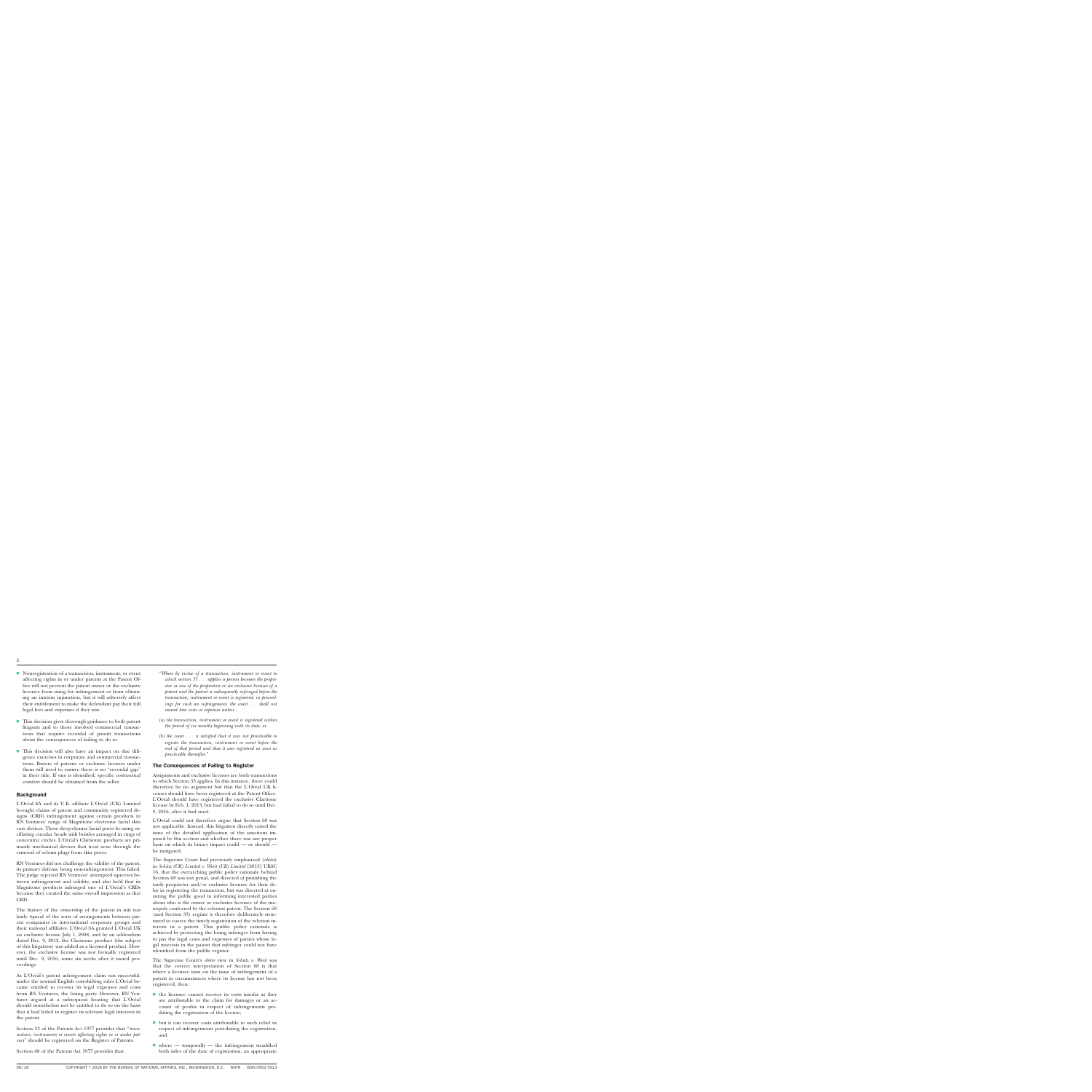apportionment would have to be made.

(Strictly, this aspect of the Supreme Court's judgment is *obiter dicta* given that it had ruled against Schütz on the question of infringement, with the result that the question of disentitlement to legal costs did not formally arise.)

#### Applicable Costs Sanctions

The judge was mindful that in *Schütz v. Werit*, the Supreme Court had specifically rejected an interpretation of the Section 68 costs sanction that left the section "with little real bite." In his view:

''*The policy underlying section 68 is not concerned with prejudice to defendants against whom proceedings for infringement have been brought. It is concerned with the consequence to the public of a failure to register and provides an incentive to ensure that registration is performed by an appropriate date. When the section applies, it may always be characterised as a windfall in favour of the defendants, but that is because it is directed to the public interest, rather than the private interests of the parties to the litigation.''*

Although they had succeeded in the litigation and would ordinarily have been entitled to payment of their legal costs under the English legal costs-shifting regime, the judge held that both the patent owner (L'Oréal SA) and the exclusive licensee (L'Oréal UK) should be deprived of a proportion of their legal costs by having failed to record the license in time.

In reaching this decision, the judge comprehensively examined the scope of the Section 68 regime, including formally endorsing and expanding on the Supreme Court's previously *obiter* comments on this regime. As a result, this case gives thorough guidance to both patent litigants and to those involved commercial transactions that require recordal of patent transactions about the consequences of failing to do so.

#### $\blacksquare$  Who should be deprived of their legal costs and expenses?

The court accepted as a matter of statutory interpretation that the identity of the party being penalized for its registration deficiencies is clear. Section 68 provides that where a person becomes either the proprietor or exclusive licensee and fails to record that transaction, ''*the court . . . shall not award him costs or expenses*'' (emphasis added).

The clear wording of the section means that this sanction applies only to the party acquiring such legal interest in a patent who fails to record that particular transaction. In this case, the sanction clearly applied to the exclusive licensee L'Oréal UK but not to the patent owner, L'Oréal SA. Section 68 prevented recovery of L'Oréal UK's legal costs and expenses as proprietor of the exclusive license because it had indeed failed to register that license.

The position was different for L'Oréal SA as the patent owner, as it had always been the proprietor, and there was no recordable transaction that had not been properly registered.

But the wording of the section meant that the court nonetheless had to consider the practical effect on legal costs where *both* the patent proprietor and the exclusive licensee were the claimants. In principle, and as a matter of judicial discretion, both L'Oréal parties could be deprived of their entitlement to legal costs and expenses.

#### **Can litigants structure their inter-company relationships** and their legal representation to avoid the statutory consequences?

The claimants L'Oréal SA and L'Oréal (UK) Limited are parent and affiliate companies in the L'Oréal Group.

L'Oréal argued that the effect of Section 68 was moot. As a matter of law, both L'Oréal parties were jointly and severally liable for the costs of the litigation. L'Oréal had structured its engagement with its lawyers so that L'Oréal SA was liable to pay their lawyers' fees, not the deficient affiliate. L'Oréal, therefore, argued that although under Section 68 L'Oréal UK could not recover its legal costs, as the winner of the litigation L'Oréal SA was entitled under the ordinary English costs-shifting rules to recover all of its costs in any event.

The judge had no truck with this argument. He noted that the claimants were parent and affiliate L'Oréal Group companies, and held that Section 68 would ''have no bite'' if the co-plaintiff patent owner could recover all the legal costs of the infringement action in circumstances where the section required the exclusive licensee to be deprived of its legal costs. It would defeat the statutory purpose if the L'Oréal plaintiffs could avoid the consequences of failing to register the exclusive license because of the particular contractual arrangements they had made in respect of their legal costs, by seeking to characterize all of those legal costs as being recoverable by the patent owner in any event.

The danger perceived by the judge — an experienced specialist patents judge — is that it is common for patent owners to grant exclusive licenses to other companies in the same group, and then for both to bring claims for infringement as claimants. If L'Oréal's argument was correct, it would be possible to deprive Section 68 of any bite in all such cases.

The judge specifically approved the Supreme Court's *obiter* rejection in *Schütz v. Werit* of an interpretation of Section 68 that would allow an unregistered licensee to avoid its consequences simply by registering and then starting the proceedings. He held that the same consequence would follow if the courts allowed the parent to recover costs that could not be recovered by the affiliate company as a result of failure to register the license. In his judgment, the court's discretionary power to award legal costs should be informed by, and should reflect, this statutory policy.

#### Structuring the transaction to avoid the "recordal gap"

It is common practice to structure transactions so that the patent seller sells both the patent and the right to sue for prior infringements. Or, for exclusive licenses, the exclusive license will be granted coupled with the exclusive right to sue for prior infringements.